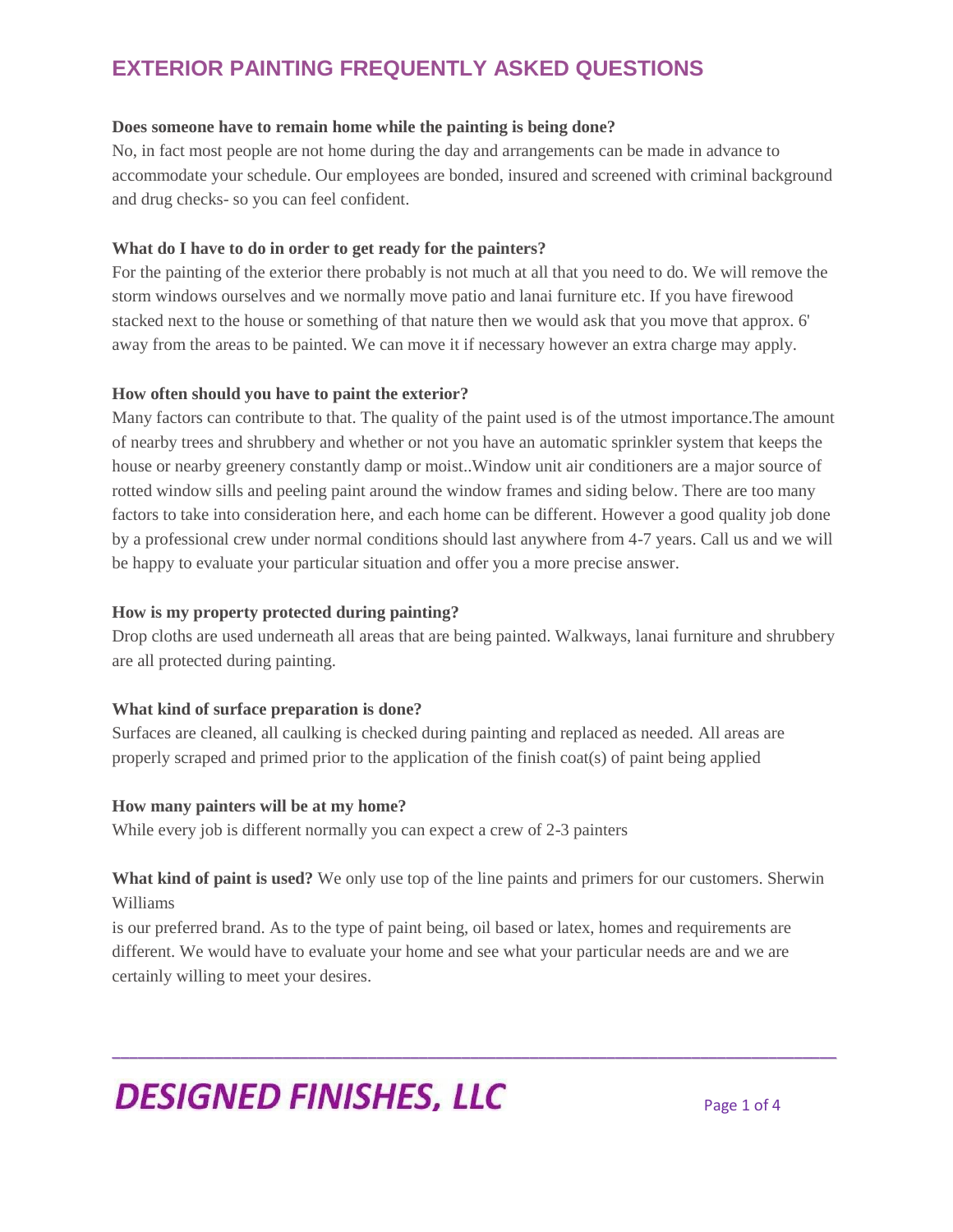### **What if I don't like the color I picked?**

We want you happy upon the completion of your job. Take your time on color selection and utilize color charts ahead of time. We can apply samples on a couple of different areas of your home as well as in different types of lighting. The cost of a few samples of paint is much cheaper than repainting a room or entire house if you end up unhappy with the color chosen. Designed Finishes can provide free consultation on color selection and you can utilize Sherwin-Williams' "Color Vizualizer" app at [www.sherwin-williams.com/vizualizer/](http://www.sherwin-williams.com/vizualizer/) to try out different color combinations. If you do not want to change the color of your home, then just ask us to match the existing color and we will most likely be able to do that.

### **I have oil based paint on my house now, can I switch to an acrylic latex enamel?**

Yes. However there are necessary steps that must be taken first in order to assure success. Only use a contractor who is knowledgeable about those steps and one who is willing to explain the proper procedures to you.

# **How do I get a quotation?**

You may either call us or use our "request a free consultation" form on our home page.

### **If I decide to choose your company, what do I do next?**

Contact us and we will review and approve the quotation with you, sign it and schedule your work.

# **We have rotted wood in some areas. Do we need to have that repaired before the painters come?**

Our company can replace rotted wood during the course of a paint job. If rotted wood is discovered during the job, we will notify you right away so that you may decide which course of action to take. We will measure-out the affected area, provide you with a cost estimate and select a sub-contractor to perform the work to your satisfaction.

# **I have received a number of estimates from different painting contractors and there seems to be a wide variance in prices, why is that?**

There are a number of good painting contractors to choose from and what you will normally find is that the established companies are usually fairly close in price. However at times you will get an estimate that is a lot lower than others and at times you may get one that seems excessively high. There could be many factors here.

# **What can we do with leftover paint from prior years?**

Leftover paints and other hazardous waste must be disposed of properly. We will leave any of your unused paint from our project with you for your future "touch-up" needs. If you have old paint that you would like to have us dispose of, per EPA regulations, we can do so at an additional nominal cost.

\_\_\_\_\_\_\_\_\_\_\_\_\_\_\_\_\_\_\_\_\_\_\_\_\_\_\_\_\_\_\_\_\_\_\_\_\_\_\_\_\_\_\_\_\_\_\_\_\_\_\_\_\_\_\_\_\_\_\_\_\_\_\_\_\_\_\_\_\_\_\_\_\_\_\_\_\_\_\_\_\_\_\_\_\_

# **DESIGNED FINISHES, LLC**  $_{Page 2 of 4}$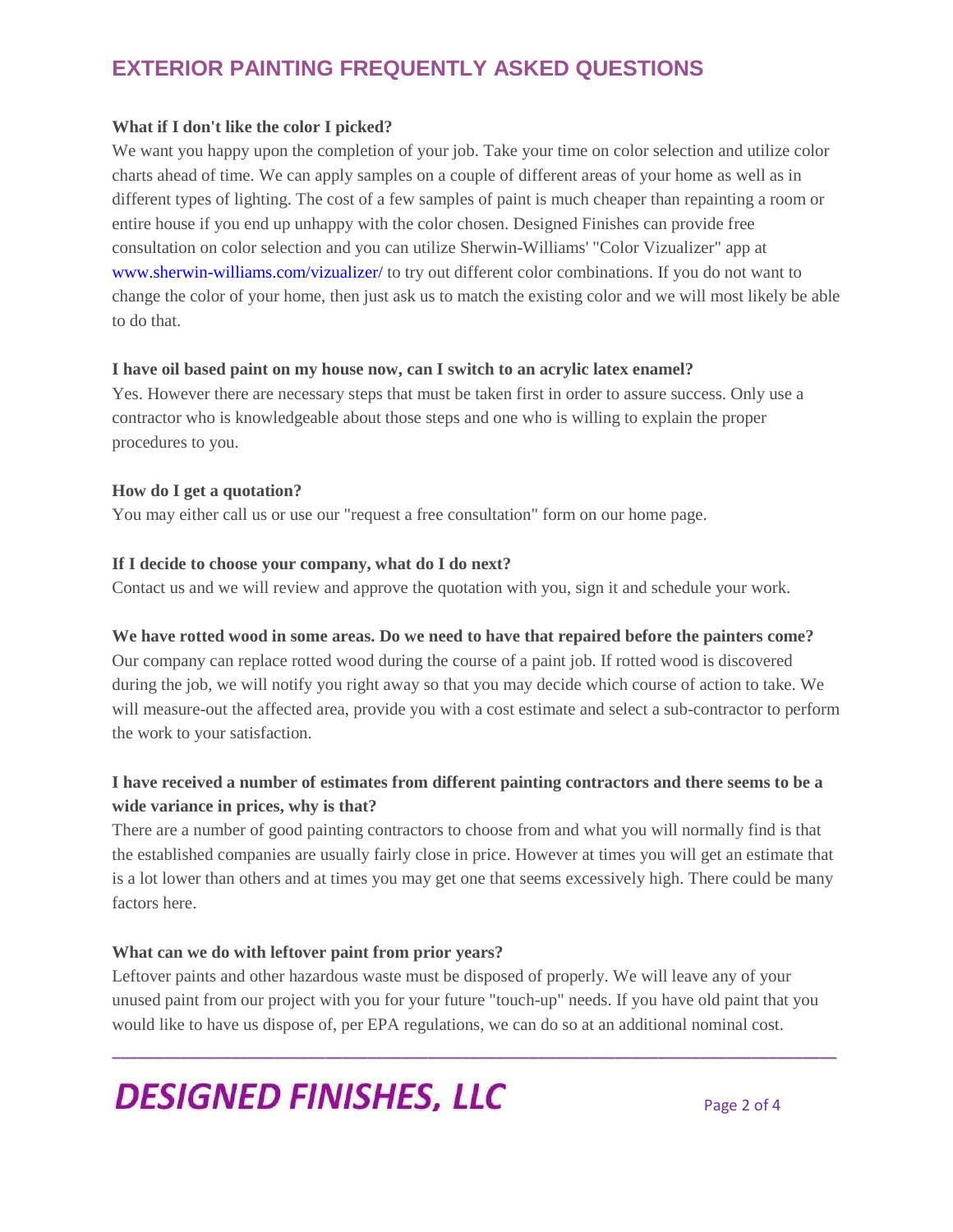### **The house doesn't look that bad. Why should I paint?**

The Florida sun can cause both efflorescense and chalking to occur, particularly in newly-constructed homes that may not have used superior paint products from Sherwin Williams that Designed Finishes utilizes. Regardless, in Florida it is advisable to re-paint your home's exterior, as a minimum, every seven years.

#### **Why is painting so expensive?**

Painting, like everything else, is expensive. We realize that. In the last 20 years, our labor cost has increased fourfold. The cost of paint has almost doubled. Insurance for a business is astronomical. So you are absolutely right, it is expensive. But not when you look at the cost of painting compared to carpeting, fabric, wallpaper, and window treatments at about \$10.00 to \$50.00 per square foot compared to painting at about \$1.00 to \$2.00 per square foot, it doesn't seem too bad.

# **How do I select a good color for the exterior of my house? I want something to set my house off yet that is in good taste.**

Your home's exterior is the first impression visitors have of you. You should want it to look good. First, be sure to take into account the fixed colors of your home - stucco, brick, stone work and the roof color. You may want to consider choosing a paint color that will pick up the color from one of these non-painted areas such as a brown that appears in your brick. Generally, you can't go wrong selecting a light color for the body of the house and a darker, complimentary color for the trim. Another way to set your home off is to create an interesting welcoming entrance by painting your front door in a bold color scheme. Designed Finishes can provide free consultation on color selection and you can utilize Sherwin-Williams' "Color Vizualizer" app at [www.sherwin-williams.com/vizualizer/](http://www.sherwin-wiliams.com/vizualizer/) to try out different color combinations. Designed Finishes can also apply sample paint, so you can see how the paint will look on your actual exterior walls. Finally, if you reside in a "deed-restricted community", we will work with your HOA's Architectural Review Board to ensure compliance.

\_\_\_\_\_\_\_\_\_\_\_\_\_\_\_\_\_\_\_\_\_\_\_\_\_\_\_\_\_\_\_\_\_\_\_\_\_\_\_\_\_\_\_\_\_\_\_\_\_\_\_\_\_\_\_\_\_\_\_\_\_\_\_\_\_\_\_\_\_\_\_\_\_\_\_\_\_\_\_\_\_\_\_\_\_

#### **I am developing mildew on my house. What can I do?**

Mildew is something that practically every house develops and it must be dealt with a proper understanding of what it is, why it's there and how to get rid of it.

# **DESIGNED FINISHES, LLC** Page 3 of 4